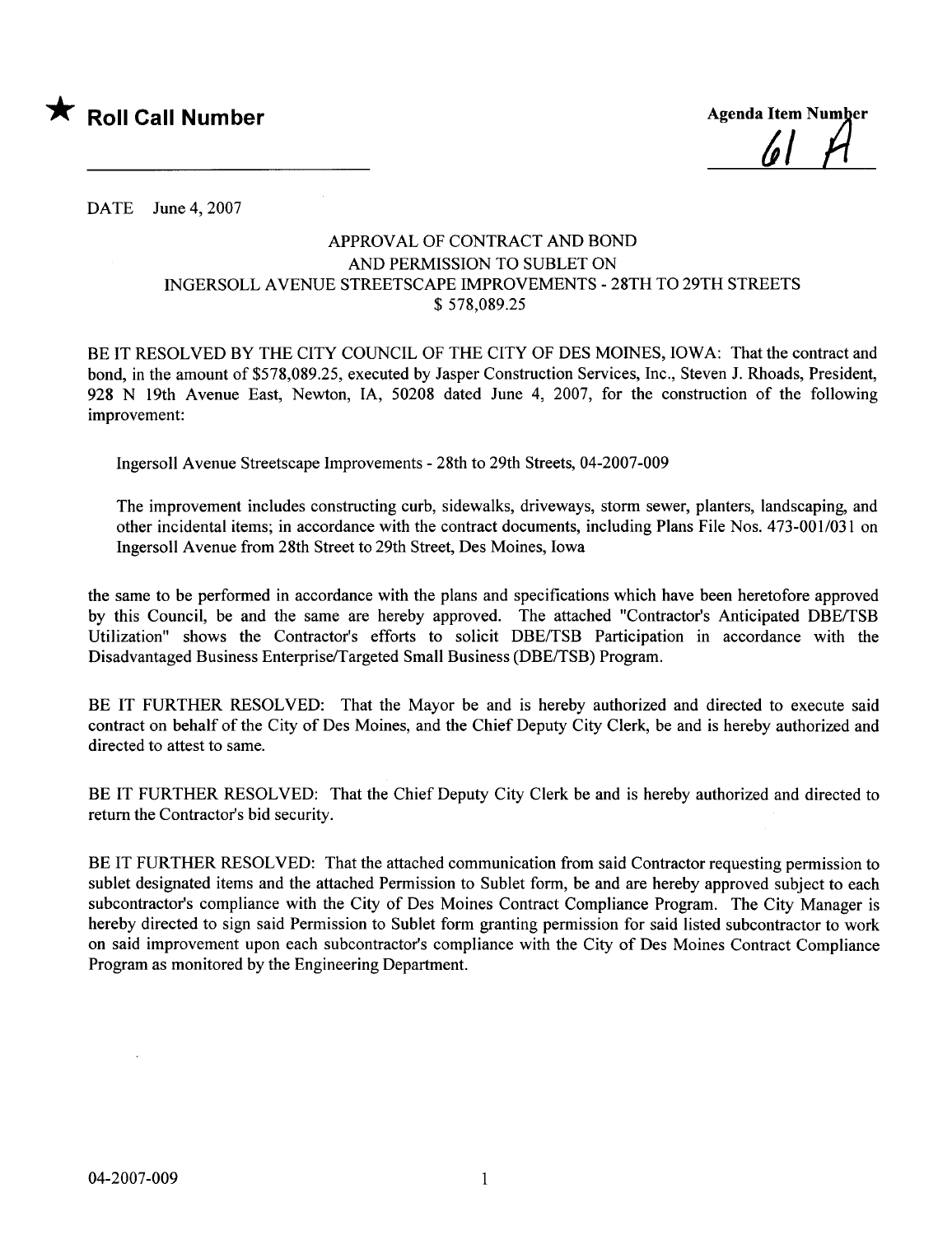

DATE June 4, 2007

BE IT FURTHER RESOLVED: That the Des Moines Finance Director is hereby authorized to encumber this contract amount against the funds as identified below, and to acquire Builder's Risk Insurance, if appropriate, for the above referenced improvement.

| Moved by | to adopt. |
|----------|-----------|
|          |           |

FORM APPROVED

~

Kathleen Vanderpool Deputy City Attorney

Funding Source: 2007-2008 CIP, Page Street-24, Ingersoll Streetscape Improvements 28th - 31st, STR221, Various Funding, Being:

\$155,952.65 in G. O. Bonds, \$222,136.60 in Storm Water Utility Funds, and \$200,000 in Private Contributions for streetscape improvements from Restoration Ingersoll



proceedings the above was adopted.

and affixed my seal the day and year first above written.

Mayor

Chief Deputy City Clerk